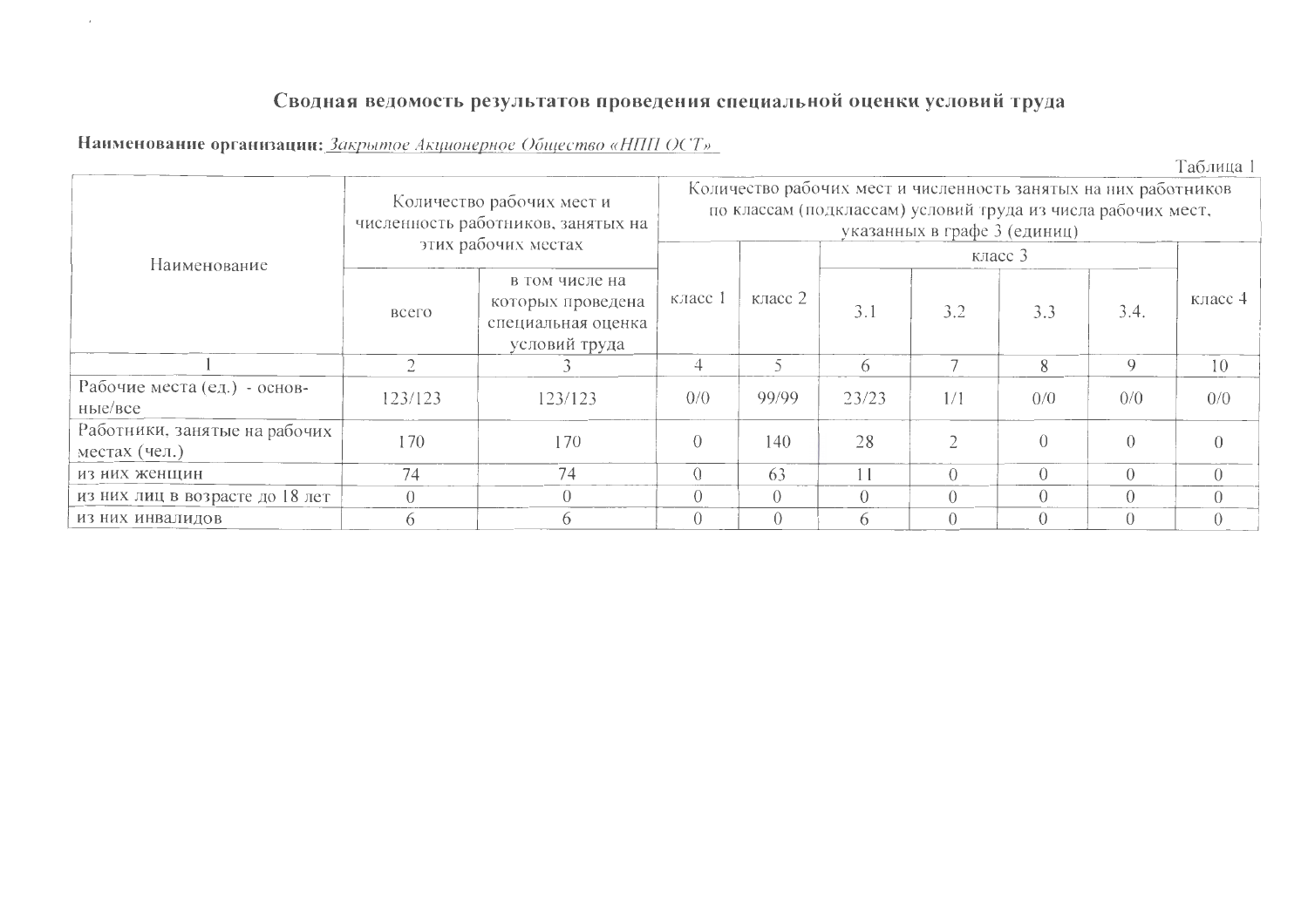## Таблица 2

|                                           |                                                                | Классы (подклассы) условий труда |                          |                                                             |                          |                          |                          |                          |                                     |                             |                          | 011.1a                                       |                          |                            |                                       |                                                                |                                                                                        |                                                 |                                                         |                                                                   |                                                                     |                                                 |                                                      |
|-------------------------------------------|----------------------------------------------------------------|----------------------------------|--------------------------|-------------------------------------------------------------|--------------------------|--------------------------|--------------------------|--------------------------|-------------------------------------|-----------------------------|--------------------------|----------------------------------------------|--------------------------|----------------------------|---------------------------------------|----------------------------------------------------------------|----------------------------------------------------------------------------------------|-------------------------------------------------|---------------------------------------------------------|-------------------------------------------------------------------|---------------------------------------------------------------------|-------------------------------------------------|------------------------------------------------------|
| Индивидуальный<br>номер рабочего<br>места | Профессия/должность/специальность<br>работника                 | химический фактор                | биологический фактор     | арозоли препмуниественно<br><b>кійствия</b><br>фиброгенного | шум                      | инфразвук                | ультразвук воздушный     | вибрация общая           | вибрация локальная                  | киновател<br>цепонизирующие | ионизирующие издечения   | микроклимат                                  | epezia<br>световая       | вэжесть трудового процесса | напряженность трудового про-<br>necea | K.Iace (mojaciace) year-<br>raristal<br><b>BHF</b><br>Итоговый | о конянтярфес мотову с визды, йня<br>Итоговый класс (подкласс) усло-<br>применения СИЗ | оплаты труда<br>(J(a, he))<br>Іовышенный размер | чиваемый отнуск (да/нег)<br>доподнительный<br>Ежегодный | Сокращенная продолжительность<br>-<br>- рабочего времени (да/нет) | равноценные<br>(гэндэг) нгийгоdн<br>эте дал не<br>ницевые<br>Молоко | Лечебно-профилактическое пита-<br>$\frac{1}{2}$ | обеспечение<br>пенсионное ()<br>(да/нет)<br>Льготное |
|                                           | $\overline{2}$                                                 | 3                                | $\overline{1}$           | 5                                                           | 6                        | $\overline{7}$           | 8                        | Q                        | 10                                  | $\mathbf{1}$                | 12                       | 13                                           | 1                        | 15                         | 16                                    | 17                                                             | 18                                                                                     | 19                                              | 20                                                      | 21                                                                | 22                                                                  | 23                                              | 24                                                   |
|                                           |                                                                |                                  |                          |                                                             |                          |                          |                          |                          |                                     |                             |                          | Административно-управленческий аппарат (AУП) |                          |                            |                                       |                                                                |                                                                                        |                                                 |                                                         |                                                                   |                                                                     |                                                 |                                                      |
| $145/2017 - 46$                           | Заместитель генерального директора<br>по маркетингу и продажам |                                  | $\overline{\phantom{a}}$ |                                                             | $\overline{\phantom{a}}$ |                          |                          |                          |                                     |                             |                          |                                              |                          |                            | $\overline{\phantom{a}}$              | $\overline{2}$                                                 | ÷.                                                                                     | Her                                             | Нет                                                     | Нет                                                               | Her                                                                 | Нет                                             | Her                                                  |
| 145/2017-47                               | Заместитель генерального директора<br>по производству          | $\overline{\phantom{a}}$         | $\overline{a}$           |                                                             | $\hat{\phantom{a}}$      | $\sim$                   |                          |                          |                                     |                             |                          | $\blacksquare$                               | $\overline{\phantom{a}}$ |                            | $\overline{\phantom{a}}$              | $\overline{2}$                                                 | $\overline{\phantom{a}}$                                                               | Нет                                             | Нeт                                                     | Her                                                               | Her                                                                 | Нет                                             | Her                                                  |
|                                           |                                                                |                                  |                          |                                                             |                          |                          |                          |                          | Бухгалтерия                         |                             |                          |                                              |                          |                            |                                       |                                                                |                                                                                        |                                                 |                                                         |                                                                   |                                                                     |                                                 |                                                      |
| 145/2017-48                               | Главный бухгалтер                                              | $\overline{\phantom{a}}$         |                          |                                                             |                          |                          | $\overline{\phantom{a}}$ |                          | $\tilde{\phantom{a}}$               |                             | $\overline{\phantom{a}}$ | $\overline{\phantom{a}}$                     | $\overline{\phantom{a}}$ | $\overline{\phantom{a}}$   | $\overline{\phantom{a}}$              | $\overline{\phantom{a}}$                                       | $\tilde{\phantom{a}}$                                                                  | Нет                                             | Her                                                     | Нет                                                               | Нет                                                                 | Нет                                             | Her                                                  |
| 145/2017-49                               | Заместитель главного бухгалтера                                | $\overline{a}$                   | $\overline{a}$           |                                                             |                          |                          | $\overline{\phantom{a}}$ |                          | $\overline{\phantom{a}}$            |                             | $\overline{\phantom{a}}$ | $\overline{\phantom{a}}$                     | $\overline{\phantom{a}}$ | $\overline{\phantom{0}}$   | $\overline{\phantom{a}}$              | $\overline{2}$                                                 | $\bar{\phantom{a}}$                                                                    | Нет                                             | Нет                                                     | Нет                                                               | Нет                                                                 | Нет                                             | Her                                                  |
| $145/2017 - 50$                           | Бухгалтер                                                      | $\omega$                         | $\overline{\phantom{a}}$ | $\blacksquare$                                              | $\overline{\phantom{a}}$ | $\sim$                   | $\sim$                   | $\sim$                   | $\sim$                              | $\sim$                      |                          | $\overline{\phantom{a}}$                     | $\sim$                   | $\sim$                     | $\sim$                                | $\overline{2}$                                                 | $\overline{\phantom{a}}$                                                               | Her                                             | Her                                                     | Her                                                               | Нет                                                                 | Нет                                             | Нет                                                  |
| $145/2017 - 51$                           | Кассир                                                         | $\omega$                         |                          | $\overline{\phantom{a}}$                                    |                          |                          |                          |                          | $\mathcal{L}$                       |                             |                          | $\overline{\phantom{a}}$                     | $\Delta$                 | $\sim$                     | $\sim$                                | $\overline{2}$                                                 | $\overline{\phantom{a}}$                                                               | Нет                                             | Her                                                     | Her                                                               | Her                                                                 | Нет                                             | Нет                                                  |
|                                           |                                                                |                                  |                          |                                                             |                          |                          |                          |                          | Отдел информационных технологий     |                             |                          |                                              |                          |                            |                                       |                                                                |                                                                                        |                                                 |                                                         |                                                                   |                                                                     |                                                 |                                                      |
| 145/2017-52                               | Начальник отдела информационных<br>технологий                  |                                  | $\overline{\phantom{a}}$ |                                                             | $\overline{\phantom{a}}$ |                          |                          |                          |                                     |                             |                          | $\overline{\phantom{a}}$                     | $\overline{c}$           |                            |                                       | $\overline{2}$                                                 | $\overline{a}$                                                                         | Нег                                             | Нет                                                     | Her                                                               | Her                                                                 | Her                                             | Нет                                                  |
| 145/2017-53                               | Заместитель начальника отдела                                  | $\bar{\mathcal{A}}$              | $\sim$                   | $\sim$                                                      | ÷.                       | $\sim$                   | $\overline{\phantom{a}}$ | $\sim$                   | $\mathcal{L}$                       | $\sim$                      | $\sim$                   | $\blacksquare$                               | $\overline{\phantom{a}}$ | $\blacksquare$             | $\sim$                                | $\overline{2}$                                                 | $\overline{a}$                                                                         | Нет                                             | Нет                                                     | Нет                                                               | Нет                                                                 | Her                                             | Her                                                  |
| $145/2017 - 54$                           | Начальник бюро технического обес-<br>печения                   |                                  | $\overline{a}$           |                                                             | $\overline{\phantom{a}}$ |                          | $\overline{\phantom{a}}$ |                          | $\sim$                              |                             |                          | $\overline{a}$                               |                          |                            |                                       | $\overline{c}$                                                 | $\overline{a}$                                                                         | Her                                             | Her                                                     | Her                                                               | Her                                                                 | Нет                                             | Нет                                                  |
| 145/2017-55                               | Начальник бюро программного и<br>информационного обеспечения   |                                  | $\overline{\phantom{a}}$ |                                                             | $\overline{\phantom{a}}$ | $\tilde{\phantom{a}}$    | $\overline{\phantom{a}}$ |                          | $\overline{\phantom{a}}$            |                             |                          | $\overline{a}$                               | $\overline{2}$           | $\sim$                     | $\sim$                                | $\overline{2}$                                                 | ÷,                                                                                     | Her                                             | Her                                                     | Нет                                                               | Нет                                                                 | Het                                             | Her                                                  |
|                                           |                                                                |                                  |                          |                                                             |                          |                          |                          |                          | Отдел кадров                        |                             |                          |                                              |                          |                            |                                       |                                                                |                                                                                        |                                                 |                                                         |                                                                   |                                                                     |                                                 |                                                      |
| $145/2017-56$                             | Заместитель начальника отдела кад-<br>poB                      |                                  | $\overline{\phantom{a}}$ |                                                             | $\overline{\phantom{a}}$ | $\overline{\phantom{a}}$ | $\tilde{\phantom{a}}$    |                          | $\overline{\phantom{a}}$            |                             |                          | $\overline{\phantom{a}}$                     |                          | $\overline{a}$             |                                       | $\overline{2}$                                                 | $\overline{a}$                                                                         | Нет                                             | Нет                                                     | Her                                                               | Нет                                                                 | Her                                             | Нет                                                  |
| $145/2017-57$                             | Инженер по общим вопросам                                      | $\overline{\phantom{a}}$         |                          |                                                             |                          |                          |                          |                          |                                     |                             |                          |                                              | $\overline{2}$           | $\sim$                     | $\sim$                                | $\overline{\phantom{a}}$                                       | ÷,                                                                                     | Her                                             | Hет                                                     | Нет                                                               | Her                                                                 | Her                                             | Her                                                  |
|                                           |                                                                |                                  |                          |                                                             |                          |                          |                          |                          | Административно-хозяйственный отдел |                             |                          |                                              |                          |                            |                                       |                                                                |                                                                                        |                                                 |                                                         |                                                                   |                                                                     |                                                 |                                                      |
| 145/2017-58                               | Начальник административно-<br>хозяйственного отдела            | $\overline{a}$                   | $\blacksquare$           |                                                             | $\sim$                   | J.                       |                          |                          | $\tilde{\phantom{a}}$               |                             |                          | $\blacksquare$                               |                          | $\overline{2}$             | $\overline{\phantom{a}}$              | $\overline{2}$                                                 |                                                                                        | Het                                             | Het                                                     | Нет                                                               | Her                                                                 | Нет                                             | Her                                                  |
| 145/2017-59                               | Инженер                                                        | $\overline{\phantom{a}}$         |                          | $\overline{\phantom{a}}$                                    | $\sim$                   | $\overline{\phantom{a}}$ | $\overline{\phantom{a}}$ | $\overline{\phantom{a}}$ | $\overline{\phantom{a}}$            | $\overline{\phantom{a}}$    | $\sim$                   | $\overline{\phantom{a}}$                     | $\overline{\phantom{a}}$ | $\overline{\phantom{a}}$   | $\tilde{\phantom{a}}$                 | $\overline{2}$                                                 | $\sim$                                                                                 | Her                                             | Нет                                                     | Hет                                                               | Нет                                                                 | Нeт                                             | Нет                                                  |
| 145/2017-60                               | Уборщик производственных и слу-<br>жебных помещений            |                                  | $\sim$                   |                                                             | $\sim$                   | $\overline{\phantom{a}}$ | $\sim$                   |                          | $\bar{a}$                           | $\overline{a}$              |                          | $\sim$                                       |                          | $\overline{c}$             | $\overline{\phantom{a}}$              | $\overline{2}$                                                 | L,                                                                                     | Her                                             | Нет                                                     | Hет                                                               | Her                                                                 | Нет                                             | Her                                                  |
| 145/2017-61                               | Уборщик производственных и слу-<br>жебных помещений            |                                  | $\overline{\phantom{a}}$ |                                                             |                          | $\overline{\phantom{a}}$ | $\overline{\phantom{a}}$ | $\tilde{\phantom{a}}$    | $\overline{\phantom{a}}$            | $\overline{a}$              |                          | $\overline{\phantom{a}}$                     |                          | $\overline{2}$             | $\sim$                                | $\overline{c}$                                                 | L.                                                                                     | Пeт                                             | Her                                                     | Het                                                               | Hет                                                                 | Het                                             | He <sub>T</sub>                                      |
| $14\overline{5}/\overline{2017} - 62$     | Вахтер                                                         | $\overline{\phantom{a}}$         |                          | $\tilde{\phantom{a}}$                                       |                          |                          | $\sim$                   |                          | $\overline{\phantom{a}}$            |                             |                          | $\overline{\phantom{a}}$                     |                          | $\overline{2}$             | $\mathbf{1}$                          | $\overline{c}$                                                 | $\tilde{\phantom{a}}$                                                                  | Her                                             | Нет                                                     | Нет                                                               | Her                                                                 | Her                                             | Her                                                  |
| $145/2017-63$                             | Дворник                                                        | $\sim$                           | $\sim$                   |                                                             |                          | $\overline{a}$           | $\sim$                   |                          | $\overline{a}$                      | $\ddot{\phantom{a}}$        | $\sim$                   | $\overline{a}$                               |                          | $\overline{2}$             |                                       | $\gamma$                                                       | ٠                                                                                      | Her                                             | Her                                                     | Her                                                               | Hет                                                                 | Нет                                             | Нет                                                  |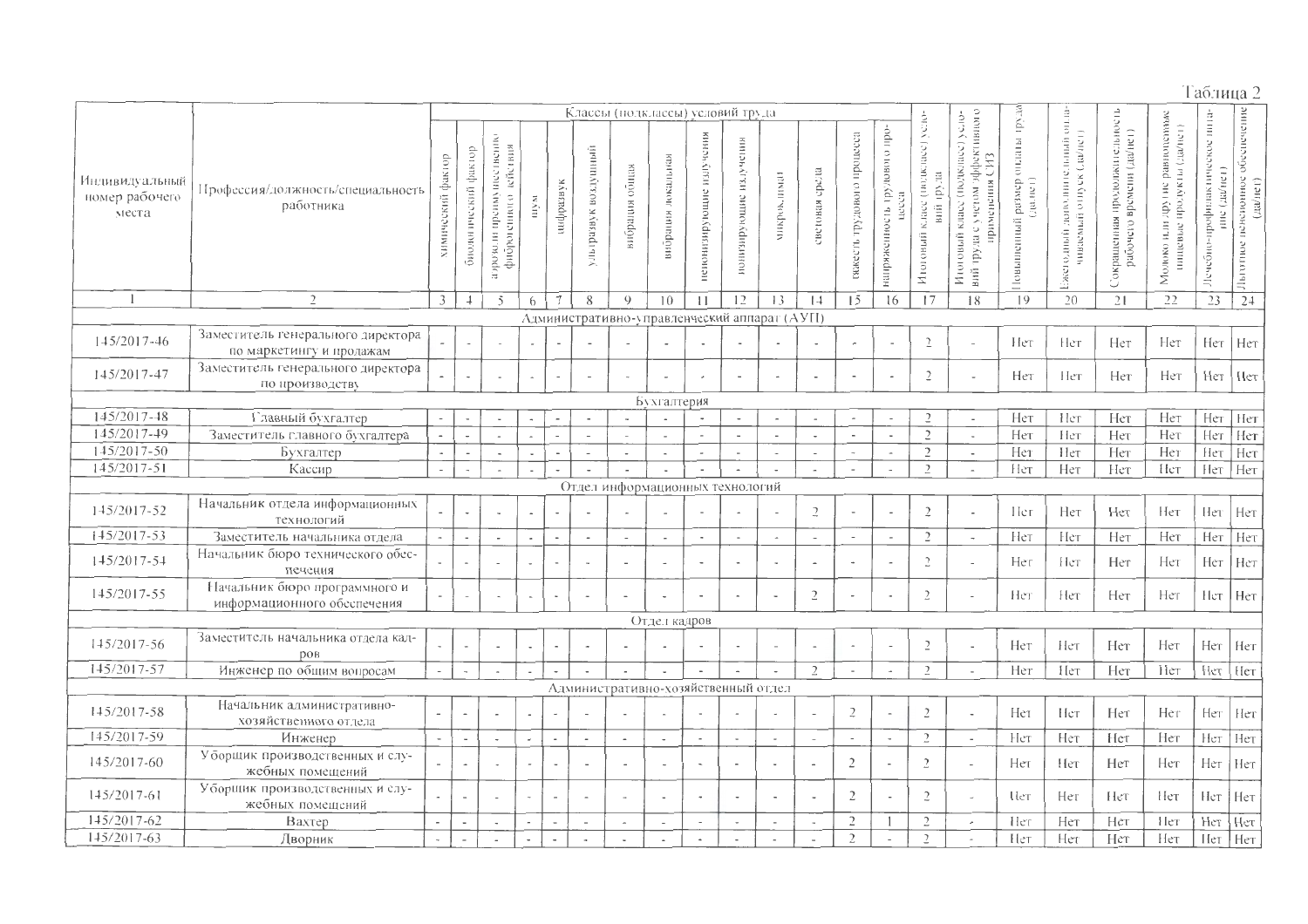| 145/2017-64                | Маляр                              |                          |                          |                          |                          |                          |                          |                          |                          |                                                                    |                          |                          |                          | $\rightarrow$            |                          | $\mathcal{D}$            | $\overline{\phantom{a}}$ | c          | Het    | Нeт | Her  | Her | Her  |
|----------------------------|------------------------------------|--------------------------|--------------------------|--------------------------|--------------------------|--------------------------|--------------------------|--------------------------|--------------------------|--------------------------------------------------------------------|--------------------------|--------------------------|--------------------------|--------------------------|--------------------------|--------------------------|--------------------------|------------|--------|-----|------|-----|------|
| 145/2017-65                | Рабочий по комплексному обслужи-   |                          |                          |                          |                          |                          |                          |                          |                          |                                                                    |                          | $\overline{\phantom{a}}$ |                          | $\tilde{ }$              | $\overline{\phantom{a}}$ | $\overline{2}$           |                          | Het        | Het    | Her | Her  | Her | Нет  |
|                            | ванию и ремонту зданий             |                          |                          |                          |                          |                          |                          |                          |                          |                                                                    |                          |                          |                          |                          |                          |                          |                          |            |        |     |      |     |      |
|                            |                                    |                          |                          |                          |                          |                          |                          |                          |                          | Бюро охраны труда, окружающей среды и противопожарной безопасности |                          |                          |                          |                          |                          |                          |                          |            |        |     |      |     |      |
|                            | Начальник бюро охраны труда, ок-   |                          |                          |                          |                          |                          |                          |                          |                          |                                                                    |                          |                          |                          |                          |                          |                          |                          |            |        |     |      |     |      |
| 145/2017-66                | ружающей среды и противопожар-     |                          |                          |                          |                          |                          |                          |                          |                          |                                                                    |                          |                          |                          | $\overline{2}$           |                          | $\overline{a}$           | $\sim$                   | Нeт        | Her    | Her | Нет  | Her | -Het |
|                            | ной безопасности                   |                          |                          |                          |                          |                          |                          |                          |                          |                                                                    |                          |                          |                          |                          |                          |                          |                          |            |        |     |      |     |      |
|                            |                                    |                          |                          |                          |                          |                          |                          |                          |                          | Отдел маркетинга и продаж                                          |                          |                          |                          |                          |                          |                          |                          |            |        |     |      |     |      |
| $145/2017-67$              | Заведующий складом готовой про-    |                          |                          |                          |                          |                          |                          |                          |                          |                                                                    |                          | $\blacksquare$           |                          | $\overline{2}$           |                          | $\overline{c}$           |                          | He         | Her    | Her | Her  | Her | Her  |
|                            | дукции                             |                          |                          |                          |                          |                          |                          |                          |                          |                                                                    |                          |                          |                          |                          |                          |                          |                          |            |        |     |      |     |      |
| 145/2017-68                | Ведущий специалист по маркетингу   |                          |                          |                          |                          |                          |                          |                          |                          |                                                                    |                          | $\overline{\phantom{a}}$ |                          |                          |                          | $\overline{2}$           |                          | Нет        | Нет    | Hет | Her  | Her | Нет  |
|                            | и рекламе                          |                          |                          |                          |                          |                          |                          |                          |                          |                                                                    |                          |                          |                          |                          |                          |                          |                          |            |        |     |      |     |      |
| 145/2017-69                | Старший менеджер                   | $\overline{\phantom{a}}$ |                          | $\sim$                   |                          |                          | ÷,                       | $\ddot{\phantom{a}}$     | $\overline{\phantom{a}}$ | $\Delta$                                                           | $\sim$                   | $\overline{\phantom{a}}$ | $\sim$                   | $\overline{\phantom{a}}$ | $\tilde{\phantom{a}}$    | $\overline{2}$           | $\overline{\phantom{a}}$ | Her        | Her    | Her | Her  | Нет | Нет  |
| $145/2017 - 70$            | Менеджер                           |                          |                          |                          |                          |                          | $\sim$                   | $\bar{a}$                | $\bullet$                | $\bullet$                                                          | $\sim$                   | $\overline{\phantom{a}}$ |                          | $\overline{\phantom{a}}$ | $\overline{\phantom{a}}$ | $\overline{2}$           | $\overline{\phantom{a}}$ | Нег        | Нет    | Her | Нет  | Her | Нет  |
| $145/2017 - 71$            | Менеджер                           | $\sim$                   | $\bar{a}$                | $\tilde{\phantom{a}}$    |                          |                          | $\overline{\phantom{a}}$ |                          | $\sim$                   | $\sim$                                                             |                          | $\tilde{\phantom{a}}$    | $\omega$                 |                          | $\sim$                   | $\overline{\mathcal{L}}$ | $\overline{\phantom{a}}$ | Нет        | Нет    | Her | Her  | Her | Нет  |
| 145/2017-72                | Менеджер                           | $\overline{\phantom{a}}$ | $\overline{\phantom{a}}$ |                          |                          |                          | $\sim$                   | ٠                        |                          | ٠                                                                  | $\sim$                   | $\sim$                   | $\overline{\phantom{a}}$ | $\sim$                   | $\hat{\phantom{a}}$      | $\overline{2}$           | $\overline{\phantom{a}}$ | Her        | Нет    | Нет | Her  | Нет | Нет  |
| 145/2017-73                | Менеджер                           | $\overline{\phantom{a}}$ |                          |                          |                          |                          | $\sim$                   | $\hat{\phantom{a}}$      | $\omega$                 | $\ddot{\phantom{1}}$                                               |                          | $\tilde{\phantom{a}}$    | $\sim$                   | $\sim$                   | $\overline{a}$           | $\mathcal{D}$            | $\overline{\phantom{a}}$ | Her        | Her    | Нет | Нет  | Нет | Her  |
| $145/2017 - 74$            | Менеджер                           | $\tilde{\phantom{a}}$    | $\overline{\phantom{a}}$ | $\blacksquare$           |                          |                          | $\blacksquare$           | $\blacksquare$           | $\sim$                   | $\overline{\phantom{a}}$                                           |                          | $\overline{\phantom{a}}$ | $\overline{\phantom{a}}$ |                          | $\overline{\phantom{a}}$ | $\overline{c}$           | $\overline{\phantom{a}}$ | $[$ [ $cT$ | Нет    | Het | Her  | Нет | Нет  |
| 145/2017-75                | Водитель электропогрузчика         |                          |                          |                          | $\overline{2}$           |                          |                          | $\overline{\phantom{a}}$ | $\overline{2}$           | $\sim$                                                             |                          | $\overline{\phantom{a}}$ | $\tilde{\phantom{a}}$    | $\overline{2}$           | $\tilde{C}$              | $\overline{2}$           | $\overline{\phantom{a}}$ | Her        | Нет    | Her | IIer | Her | Нет  |
|                            |                                    |                          |                          |                          |                          |                          |                          |                          |                          | Отдел материально-технического снабжения                           |                          |                          |                          |                          |                          |                          |                          |            |        |     |      |     |      |
| 145/2017-76                | Инженер                            | $\overline{\phantom{a}}$ | $\blacksquare$           | $\blacksquare$           |                          | $\overline{\phantom{a}}$ | $\rightarrow$            |                          |                          |                                                                    |                          | $\overline{\phantom{a}}$ | $\overline{\phantom{a}}$ |                          | $\overline{\phantom{a}}$ | $\overline{2}$           | $\overline{\phantom{a}}$ | Нет        | Пет    | Her | Нет  | Нет | Нет  |
| 145/2017-77                | Инженер                            |                          |                          |                          |                          |                          |                          |                          |                          | $\overline{a}$                                                     |                          | $\overline{\phantom{a}}$ | ÷,                       | $\overline{\phantom{a}}$ | $\overline{a}$           | $\overline{2}$           | $\sim$                   | Пет        | Het    | Her | Her  | Her | Нет  |
|                            |                                    |                          |                          |                          |                          |                          |                          |                          |                          | Автотранспортный участок                                           |                          |                          |                          |                          |                          |                          |                          |            |        |     |      |     |      |
| 145/2017-78                | Водитель-экспедитор                | $\overline{z}$           |                          |                          | $\overline{2}$           | $\overline{c}$           | $\overline{\phantom{a}}$ |                          | $\overline{2}$           |                                                                    |                          | $\rightarrow$            | ٠                        | $\overline{2}$           | $\overline{c}$           | $\overline{2}$           | $\sim$                   | Нет        | Нет    | Her | Her  | Нет | Нет  |
| 145/2017-79                | Водитель-экспедитор                | $\overline{2}$           |                          |                          | $\overline{2}$           | $\overline{2}$           |                          | $\mathcal{D}$            | $\overline{c}$           | $\overline{\phantom{a}}$                                           |                          | $\bar{a}$                | $\overline{\phantom{a}}$ | $\tilde{c}$              | $\overline{2}$           | $\overline{2}$           | $\sim$                   | Нет        | Нeт    | Her | Нет  | Her | Нет  |
|                            |                                    |                          |                          |                          |                          |                          |                          |                          |                          | Конструкторско-технологический отдел                               |                          |                          |                          |                          |                          |                          |                          |            |        |     |      |     |      |
|                            | Заместитель главного инженера-     |                          |                          |                          |                          |                          |                          |                          |                          |                                                                    |                          |                          | $\overline{a}$           |                          |                          | $\overline{2}$           | $\overline{\phantom{a}}$ | Hет        | Her    | Her | Нет  |     |      |
| 145/2017-80                | начальник отдела                   |                          |                          |                          |                          |                          |                          |                          |                          |                                                                    |                          |                          |                          |                          | $\overline{\phantom{a}}$ |                          |                          |            |        |     |      | Her | Hет  |
| 145/2017-81                | Ведущий инженер по сварке          |                          | $\overline{a}$           |                          |                          |                          | $\overline{\phantom{a}}$ |                          |                          | $\overline{\phantom{a}}$                                           |                          | $\overline{\phantom{a}}$ | $\overline{\phantom{a}}$ |                          | $\overline{a}$           | $\overline{2}$           | $\sim$                   | Нет        | Het    | Her | Her  | Her | Нет  |
| 145/2017-82                | Ведущий инженер                    |                          | $\overline{a}$           | $\overline{\phantom{a}}$ | $\sim$                   |                          | $\rightarrow$            | $\ddot{\phantom{a}}$     | $\sim$                   | $\ddot{\phantom{a}}$                                               |                          | ٠                        |                          |                          | $\overline{\phantom{0}}$ | $\overline{2}$           | $\overline{\phantom{a}}$ | Нет        | Her    | Her | Нет  | Her | Her  |
| $145/2017-83$              | Старший инженер                    |                          | i,                       |                          |                          |                          | $\sim$                   | $\bar{a}$                | $\overline{\phantom{a}}$ | $\sim$                                                             | $\overline{\phantom{a}}$ | $\overline{\phantom{a}}$ | $\overline{\phantom{a}}$ | $\overline{a}$           | $\overline{\phantom{a}}$ | $\overline{2}$           | $\overline{\phantom{a}}$ | Her        | Нет    | Нет | Нет  | Нет | Нет  |
| $14\overline{5}/2017 - 84$ | Инженер по метрологии              |                          | $\bullet$                | $\sim$                   | $\overline{\phantom{a}}$ |                          | $\sim$                   |                          | $\sim$                   | $\sim$                                                             |                          | $\overline{a}$           | $\overline{\phantom{a}}$ |                          | $\mathbf{r}$             | $\overline{2}$           | $\overline{\phantom{a}}$ | Her        | Hет    | Her | Нет  | Нет | Нет  |
| $145/2017 - 85$            | Инженер-конструктор                |                          | $\ddot{\phantom{1}}$     | $\overline{a}$           |                          |                          | $\overline{\phantom{a}}$ |                          |                          | $\overline{\phantom{a}}$                                           |                          | $\overline{\phantom{a}}$ |                          |                          | $\overline{\phantom{a}}$ | $\mathcal{D}$            | $\sim$                   | Нет        | Hcr    | Her | Нет  | Her | Нет  |
| $145/2017-86$              | Инженер-конструктор                |                          | $\overline{a}$           |                          | $\overline{a}$           | $\overline{a}$           | $\blacksquare$           | $\overline{\phantom{a}}$ | $\sim$                   | $\Delta$                                                           | $\overline{\phantom{a}}$ | $\overline{\phantom{a}}$ | $\sim$                   | $\overline{\phantom{a}}$ | $\blacksquare$           | $\overline{2}$           | $\overline{\phantom{a}}$ | Нет        | Нет    | Her | Нет  | Нет | Нет  |
| 145/2017-87                | Инженер                            | $\tilde{\phantom{a}}$    | $\overline{a}$           | $\overline{\phantom{a}}$ | $\overline{\phantom{a}}$ | $\overline{\phantom{a}}$ | $\overline{\phantom{a}}$ | $\overline{\phantom{a}}$ | $\overline{\phantom{a}}$ | $\overline{\phantom{a}}$                                           | $\overline{\phantom{a}}$ | $\overline{\phantom{a}}$ | $\overline{\phantom{a}}$ | $\overline{\phantom{a}}$ | $\overline{\phantom{a}}$ | $\overline{c}$           | $\hat{\phantom{a}}$      | Her        | Нет    | Нeт | Нет  | Нет | Нет  |
| $145/2017-88$              | Инженер                            | $\tilde{\phantom{a}}$    | $\overline{\phantom{a}}$ |                          |                          |                          |                          |                          |                          |                                                                    |                          |                          |                          |                          |                          | $\overline{\phantom{a}}$ | $\sim$                   | Her        | Her    | Her | Нет  | Нет | Нет  |
|                            |                                    |                          |                          |                          |                          |                          |                          |                          |                          | Отдел главного энергетика                                          |                          |                          |                          |                          |                          |                          |                          |            |        |     |      |     |      |
| 145/2017-89                | Главный энергетик-начальник отдела |                          | $\blacksquare$           |                          |                          |                          |                          |                          |                          |                                                                    |                          | $\overline{\phantom{a}}$ | $\overline{\phantom{a}}$ |                          | $\ddot{\phantom{1}}$     | $\mathcal{D}$            | $\overline{\phantom{a}}$ | Her        | I I et | Her | Her  | Нет | Her  |
| 145/2017-90                | Заместитель главного энергетика    | $\overline{\phantom{a}}$ | $\overline{\phantom{a}}$ |                          |                          |                          | $\overline{\phantom{a}}$ |                          |                          | $\sim$                                                             | $\overline{\phantom{a}}$ | $\overline{\phantom{a}}$ | $\overline{\phantom{a}}$ |                          | $\blacksquare$           | $\overline{2}$           | $\mathbf{r}$             | Нет        | Her    | Her | Нет  | Нет | Нет  |
| 145/2017-91                | Инженер-энергетик                  | $\mathbf{r}$             | $\sim$                   |                          | $\overline{a}$           | $\bar{a}$                | $\overline{\phantom{a}}$ |                          | $\sim$                   | $\sim$                                                             | $\overline{\phantom{a}}$ | $\overline{\phantom{a}}$ | $\overline{\phantom{a}}$ | $\tilde{\phantom{a}}$    | $\overline{\phantom{a}}$ | $\overline{c}$           | $\omega$                 | Пет        | Her    | Нет | Her  | Нет | Нет  |
|                            | Электромонтер по ремонту и обслу-  |                          |                          |                          |                          |                          |                          |                          |                          |                                                                    |                          |                          |                          |                          |                          |                          |                          |            |        |     |      |     |      |
| 145/2017-92                | живанию электрооборудования        |                          |                          |                          |                          |                          |                          |                          |                          |                                                                    |                          | $\overline{\phantom{a}}$ |                          | $\overline{2}$           | $\blacksquare$           | $\overline{2}$           | $\overline{\phantom{a}}$ | Her        | Нет    | Her | Her  | Нет | Her  |
| 145/2017-93                | Слесарь-сантехник                  | $\overline{a}$           | $\overline{\phantom{a}}$ |                          | $\overline{\phantom{a}}$ | $\overline{a}$           | $\overline{\phantom{a}}$ |                          | $\tilde{\phantom{a}}$    |                                                                    | $\overline{\phantom{a}}$ | $\overline{\phantom{a}}$ | $\overline{\phantom{a}}$ | $\overline{2}$           | $\overline{a}$           | $\overline{\phantom{a}}$ | $\overline{\phantom{a}}$ | Her        | Hет    | Her | Het  | Her | Нет  |
|                            |                                    |                          |                          |                          |                          |                          |                          |                          |                          | Отдел главного механика                                            |                          |                          |                          |                          |                          |                          |                          |            |        |     |      |     |      |
| 145/2017-94                | Главный механик-начальник отдела   | $\overline{a}$           | $\overline{\phantom{a}}$ |                          | $\overline{a}$           |                          |                          |                          |                          |                                                                    |                          | $\overline{\phantom{a}}$ | $\overline{a}$           | $\overline{2}$           | $\overline{\phantom{a}}$ | $\overline{2}$           |                          | Her        | Her    | Her | Нет  | Нст | Her  |
|                            |                                    |                          |                          |                          |                          |                          |                          |                          |                          |                                                                    |                          |                          |                          |                          |                          |                          |                          |            |        |     |      |     |      |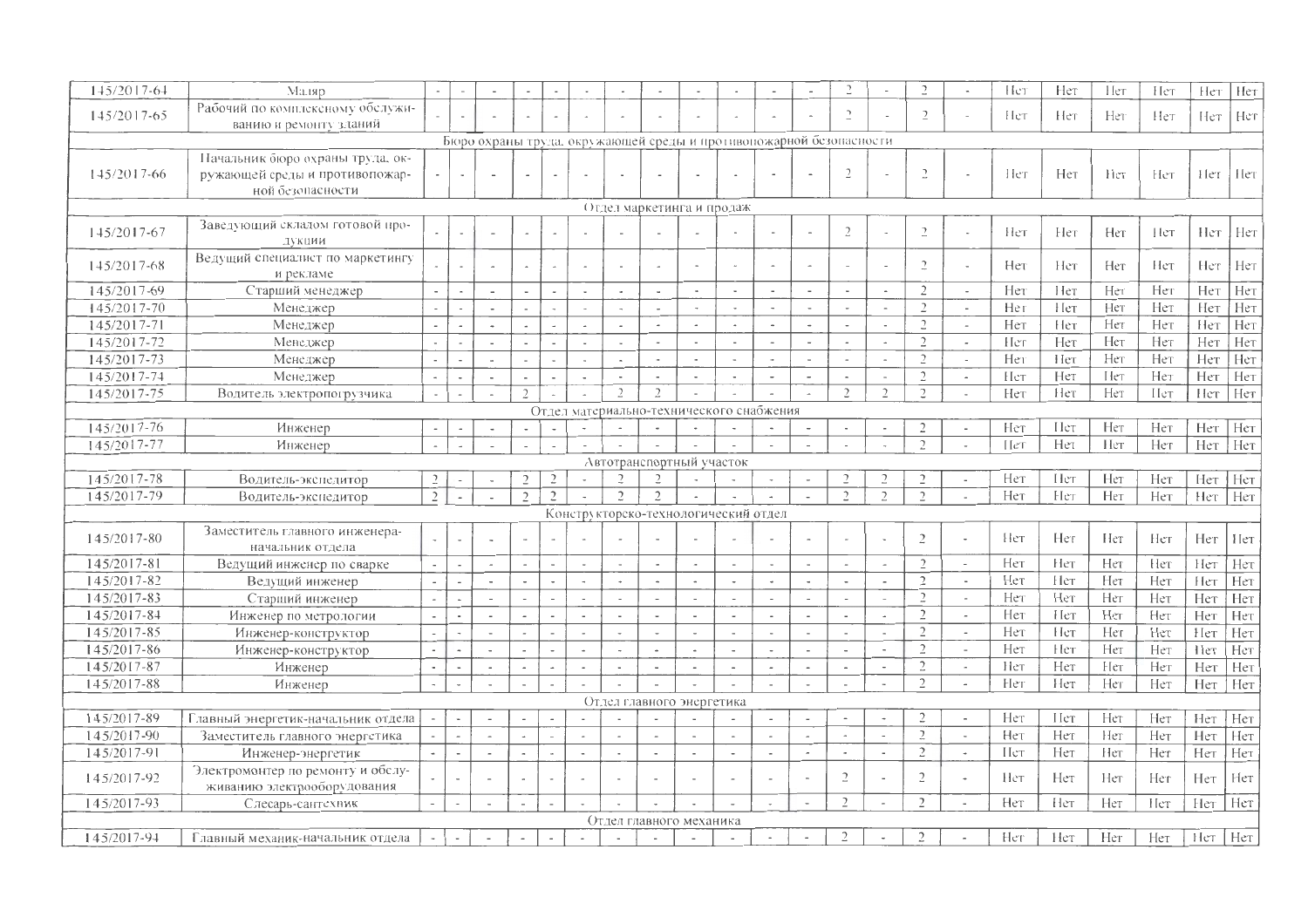| 145 2017-95      | Инженер-механик                                                                                   |                          |                          |                          |                          |                          |                          |                               |                          |                          |                |                          |                          |                |                          |                |                          | Het | Her | Hет | Her        | Her | Her             |
|------------------|---------------------------------------------------------------------------------------------------|--------------------------|--------------------------|--------------------------|--------------------------|--------------------------|--------------------------|-------------------------------|--------------------------|--------------------------|----------------|--------------------------|--------------------------|----------------|--------------------------|----------------|--------------------------|-----|-----|-----|------------|-----|-----------------|
| 145/2017-96      | Слесарь-ремонтник                                                                                 |                          |                          |                          |                          |                          |                          |                               |                          |                          |                |                          |                          | $\overline{2}$ | $\sim$                   | $\gamma$       | $\sim$                   | Hет | Нет | Her | Нет        |     | Her Her         |
|                  |                                                                                                   |                          |                          |                          |                          |                          |                          | Отдел контроля качества       |                          |                          |                |                          |                          |                |                          |                |                          |     |     |     |            |     |                 |
| 145/2017-97      | Начальник отдела контроля качества                                                                | $\overline{\phantom{a}}$ |                          |                          |                          |                          |                          |                               |                          |                          |                | $\overline{\phantom{a}}$ |                          |                |                          | $\gamma$       |                          | Her | Her | Hег | Her        |     | Her Her         |
|                  |                                                                                                   |                          |                          |                          |                          |                          |                          |                               |                          | Цех №1 (Сборочный)       |                |                          |                          |                |                          |                |                          |     |     |     |            |     |                 |
| 145/2017-98      | Начальник цеха                                                                                    |                          |                          |                          |                          |                          | $\overline{\phantom{a}}$ |                               | $\sim$                   |                          |                | $\overline{\phantom{a}}$ | $\overline{\phantom{a}}$ | $\overline{c}$ |                          |                |                          | Her | Нет | Her | Hет        | Нет | Het             |
| 145/2017-99      | Инженер-технолог                                                                                  | $\mathcal{L}$            |                          |                          |                          |                          |                          |                               | $\sim$                   |                          |                | $\sim$                   | $\overline{\phantom{a}}$ | $\overline{a}$ | $\overline{\phantom{a}}$ | $\gamma$       |                          | Нет | Her | Нет | Her        | Her | Нет             |
| $145/2017 - 100$ | Начальник планово-<br>распределительного бюро                                                     |                          |                          |                          |                          |                          |                          |                               | $\overline{\phantom{a}}$ |                          |                | $\sim$                   |                          | $\overline{2}$ | $\overline{\phantom{a}}$ | $\overline{2}$ |                          | Her | Нет | Her | Her        | Нет | Her             |
| $145/2017 - 101$ | Распределитель работ                                                                              | $\overline{\phantom{a}}$ | $\overline{a}$           |                          |                          |                          | $\tilde{\phantom{a}}$    |                               | $\sim$                   |                          | $\bullet$      | $\sim$                   | $\overline{\phantom{a}}$ | $\mathcal{L}$  | $\sim$                   | $\mathcal{L}$  | $\overline{a}$           | Нет | Нет | Нет | Нет        | Her | Her             |
| 145/2017-102     | Контролер радиоэлектронной аппа-<br>ратуры и приборов-                                            |                          |                          |                          |                          |                          | $\sim$                   |                               | $\sim$                   |                          |                | $\sim$                   |                          | $\overline{2}$ |                          | $\mathcal{L}$  |                          | Hет | Нет | Нет | Нет        | Нет | Нет             |
| 145/2017-103     | Наладчик                                                                                          |                          | $\overline{\phantom{a}}$ |                          |                          |                          | $\sim$                   |                               | $\overline{\phantom{a}}$ |                          | $\overline{a}$ | $\sim$                   | L.                       | $\overline{a}$ | $\sim$                   | $\overline{2}$ |                          | Her | Нет | Her | Нет        | Her | Her             |
| $145/2017 - 104$ | Сборщик изделий электронной тех-<br>ники                                                          | $\overline{2}$           |                          |                          | $\overline{2}$           |                          | $\sim$                   |                               | $\overline{2}$           |                          |                |                          | $\overline{2}$           | $\overline{2}$ |                          | $\overline{c}$ |                          | Нет | Her | Нет | Her        | Нет | Het             |
| 145/2017-105     | Сборщик изделий электронной тех-<br>НИКИ                                                          | $\overline{2}$           |                          |                          | $\sqrt{2}$               |                          |                          |                               | $\overline{C}$           |                          |                |                          | $\overline{2}$           | $\overline{2}$ |                          | $\overline{2}$ |                          | Нет | Нет | Нет | Нет        | Нет | Her             |
| 145/2017-106     | Слесарь-сборщик радиоэлектронной<br>аннаратуры и приборов                                         |                          |                          |                          |                          |                          | ٠                        |                               | u.                       |                          | $\sim$         | $\overline{\phantom{a}}$ | $\overline{2}$           | $\overline{2}$ |                          | $\overline{2}$ |                          | Нет | Нет | Нет | Нет        | Her | He <sub>T</sub> |
| 145/2017-107     | Слесарь-сборщик радиоэлектронной<br>аппаратуры и приборов                                         |                          |                          |                          |                          |                          |                          |                               | $\blacksquare$           |                          |                | $\sim$                   | $\overline{2}$           | $\overline{2}$ | $\overline{\phantom{a}}$ | $\overline{2}$ |                          | Hет | Нет | Нет | Нет        | Her | Her             |
| 145/2017-108     | Оператор печатного оборудования                                                                   | $\overline{c}$           |                          |                          | $\overline{2}$           | $\sim$                   | $\overline{\phantom{a}}$ | $\sim$                        | $\sim$                   | $\sim$                   |                | $\sim$                   | $\overline{\phantom{a}}$ | $\overline{2}$ | $\overline{\phantom{a}}$ | $\overline{2}$ | ÷.                       | Her | Her | Her | Her        | Нет | Нет             |
| $145/2017 - 109$ | Подсобный рабочий                                                                                 |                          |                          | $\sim$                   | $\sim$                   | ÷.                       | $\sim$                   | $\overline{a}$                | $\sim$                   | $\overline{a}$           | $\sim$         | $\sim$                   | $\overline{\phantom{a}}$ | $\overline{2}$ | $\sim$                   | $\overline{2}$ | $\bar{a}$                | Нет | Нет | Нет | Her        | Her | Her             |
| $145/2017 - 110$ | Контролер радиоэлектронной аппа-<br>ратуры и приборов                                             |                          |                          |                          | $\sim$                   |                          |                          |                               |                          |                          |                |                          |                          | $\overline{2}$ | $\tilde{\phantom{a}}$    | $\overline{2}$ |                          | Her | Нет | Her | Нет        | Hет | Нет             |
|                  |                                                                                                   |                          |                          |                          |                          |                          |                          | Цех №2 (Сборки печатных плат) |                          |                          |                |                          |                          |                |                          |                |                          |     |     |     |            |     |                 |
| $145/2017 - 111$ | Начальник цеха                                                                                    |                          |                          |                          |                          |                          |                          |                               |                          |                          |                |                          |                          | $\gamma$       |                          | $\mathcal{D}$  | ÷                        | Нет | Her | Нет | Hет        | Hет | Нет             |
| $145/2017 - 112$ | Инженер-технолог                                                                                  | $\sim$                   | $\tilde{\phantom{a}}$    | $\blacksquare$           |                          |                          | $\overline{\phantom{a}}$ |                               | $\overline{\phantom{a}}$ |                          |                | $\overline{\phantom{a}}$ | $\overline{\phantom{a}}$ | $\overline{2}$ | $\sim$                   | $\overline{2}$ | $\sim$                   | Her | Нет | Her | <b>Нет</b> | Her | Her-            |
| 145/2017-113     | Мастер                                                                                            |                          | $\sim$                   | ÷                        |                          |                          | $\sim$                   | ÷                             | $\overline{\phantom{a}}$ | $\overline{\phantom{a}}$ | ٠              | $\bar{a}$                | $\sim$                   | $\overline{2}$ | ÷.                       | $\overline{2}$ | $\sim$                   | Her | Нет | Нет | Her        | Нет | Her             |
| $145/2017 - 114$ | Старший контролер радиоэлектрон-<br>ной аппаратуры и приборов                                     |                          | $\sim$                   |                          |                          | $\sim$                   |                          |                               | $\sim$                   | i,                       |                |                          |                          | $\overline{2}$ |                          | $\overline{2}$ |                          | Her | Her | Нет | Her        | Hет | Her             |
| 145/2017-115     | Контролер радиоэлектронной аппа-<br>ратуры и приборов                                             |                          |                          |                          |                          |                          | $\sim$                   |                               | $\sim$                   | $\overline{\phantom{a}}$ |                | $\overline{a}$           |                          | $\overline{2}$ | $\sim$                   | $\overline{2}$ | ÷                        | Нет | Нет | Пeт | Нет        |     | Her $ $ Her     |
| $145/2017 - 116$ | Заготовщик кабеля                                                                                 |                          | ٠                        | $\overline{\phantom{a}}$ | $\overline{2}$           |                          | $\sim$                   | ÷,                            | $\omega$                 | $\sim$                   |                | $\sim$                   | $\overline{2}$           | $\overline{2}$ | $\blacksquare$           | $\overline{2}$ | $\overline{\phantom{a}}$ | Her | Her | Нет | Нет        | Her | Her             |
| 145/2017-117     | Монтажник радиоэлектронной аппа-<br>ратуры и приборов                                             | $\overline{2}$           |                          |                          | $\sim$                   |                          | $\overline{\phantom{a}}$ |                               | $\overline{\phantom{a}}$ |                          |                | $\sim$                   | $\overline{2}$           | $\overline{2}$ | $\overline{\phantom{a}}$ | $\overline{c}$ | ÷,                       | Her | Her | Нет | Her        | Hет | Нет             |
| $145/2017 - 118$ | Монтажник радиоэлектронной аппа-<br>ратуры и приборов                                             | $\overline{2}$           |                          |                          | $\overline{\phantom{a}}$ | u.                       | $\overline{\phantom{a}}$ |                               | ÷.                       | ÷,                       |                | $\sim$                   | $\overline{2}$           | $\overline{2}$ |                          | $\overline{2}$ | ÷,                       | Нет | Нет | Her | Her        | Нет | Her             |
| 145/2017-119     | Монтажник радиоэлектронной аппа-<br>ратуры и приборов                                             | $\overline{2}$           |                          |                          | $\overline{\phantom{a}}$ | $\overline{\phantom{a}}$ | $\overline{\phantom{a}}$ |                               | $\overline{\phantom{a}}$ |                          |                | $\overline{\phantom{a}}$ | $\overline{2}$           | $\overline{2}$ | $\overline{\phantom{a}}$ | $\overline{2}$ |                          | Het | Her | Нет | Нет        | Нет | Her             |
| 145/2017-120     | Лакировщик                                                                                        | $\overline{2}$           | ٠                        | $\sim$                   | $\overline{2}$           | ÷.                       | $\sim$                   | $\blacksquare$                | $\sim$                   | $\overline{\phantom{a}}$ | $\sim$         | $\sim$                   |                          | $\tilde{z}$    | $\overline{\phantom{a}}$ | $\overline{2}$ | $\overline{a}$           | Нет | Нет | Her | Нет        | Her | Нет             |
| $145/2017 - 121$ | Оператор автоматической линии<br>подготовки и пайки электрорадио-<br>элементов на печатных платах |                          |                          |                          | $\overline{2}$           |                          | $\sim$                   |                               |                          |                          |                | $\overline{\phantom{a}}$ |                          | $\overline{2}$ |                          | $\overline{2}$ |                          | Нет | Her | Het | Нет        | Нет | Нет             |
| 145/2017-122     | Старший оператор автоматической                                                                   |                          | $\overline{\phantom{a}}$ |                          | $\overline{2}$           | $\overline{\phantom{a}}$ | $\overline{\phantom{a}}$ | $\sim$                        | $\sim$                   | $\overline{\phantom{a}}$ | $\sim$         | $\tilde{\phantom{a}}$    |                          | $\overline{2}$ | $\sim$                   | $\overline{c}$ |                          | Нет | Нет | Нет | Her        | Her | Her             |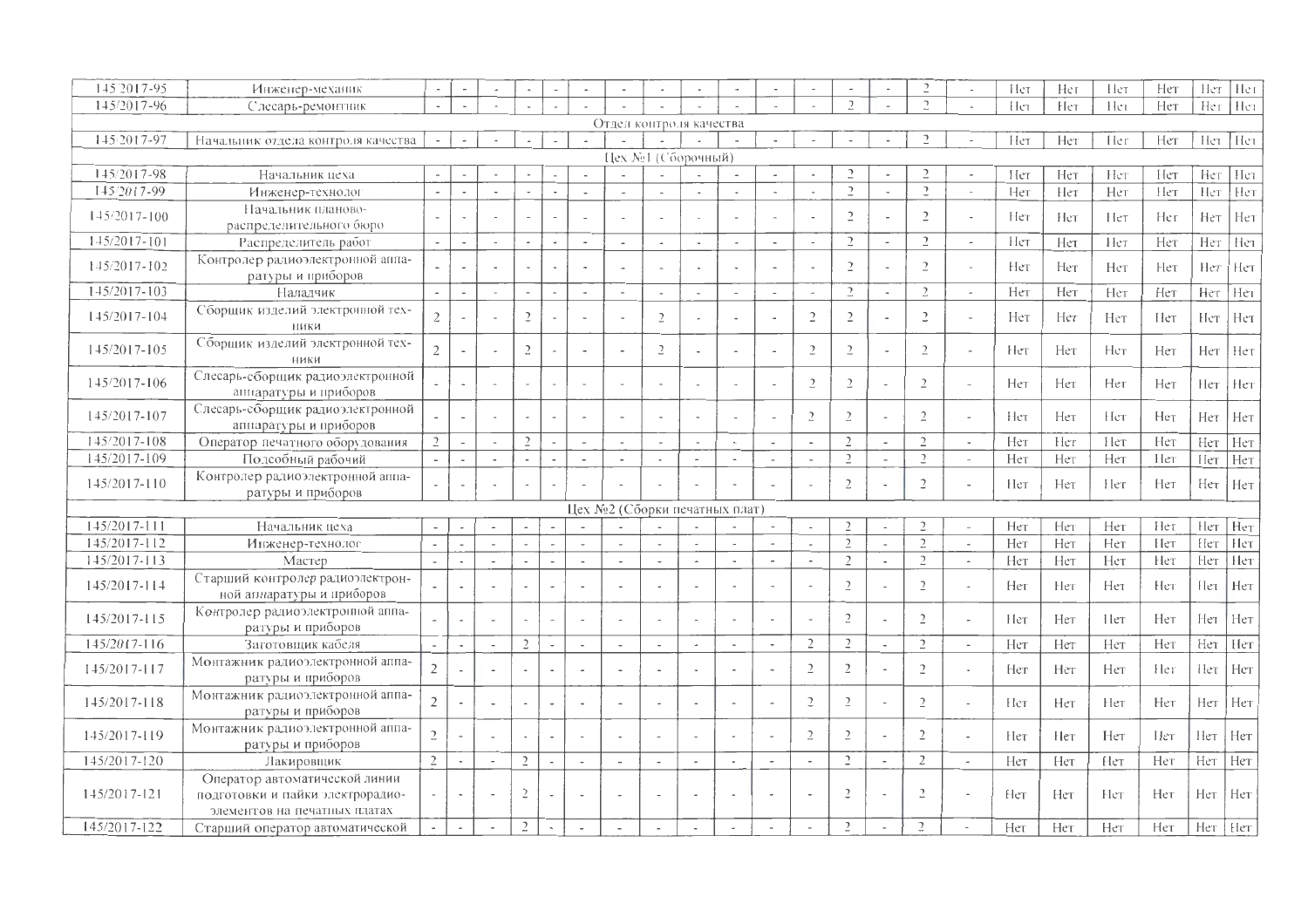|                  | линии подготовки и пайки электро-                                                                                    |                |                          |           |                  |                          |                             |                          |                |                                |                          |                          |                          |                |                          |                  |                             |     |     |     |     |      |     |
|------------------|----------------------------------------------------------------------------------------------------------------------|----------------|--------------------------|-----------|------------------|--------------------------|-----------------------------|--------------------------|----------------|--------------------------------|--------------------------|--------------------------|--------------------------|----------------|--------------------------|------------------|-----------------------------|-----|-----|-----|-----|------|-----|
|                  | радиоэлементов на печатных платах                                                                                    |                |                          |           |                  |                          |                             |                          |                |                                |                          |                          |                          |                |                          |                  |                             |     |     |     |     |      |     |
|                  |                                                                                                                      |                |                          |           |                  |                          |                             |                          |                | Цех №3 (Каркасно-механический) |                          |                          |                          |                |                          |                  |                             |     |     |     |     |      |     |
| 145/2017-123     | Начальник цеха                                                                                                       |                |                          |           | $\gamma$         |                          |                             |                          |                |                                |                          | $\Delta$                 | $\Delta$                 | $\mathcal{D}$  |                          | $\rightarrow$    | $\sim$                      | Hет | Her | Her | Her | Нет  | Her |
| 145/2017-124     | Старший мастер                                                                                                       |                |                          |           | $\overline{a}$   |                          |                             |                          |                | $\sim$                         |                          | $\omega$                 | $\omega$                 | $\overline{2}$ | ä,                       | $\overline{a}$   | $\Delta$                    | Her | Her | Her | Hет | Нет  | Her |
| 145/2017-125     | Мастер                                                                                                               | $\sim$         | $\overline{a}$           | $\alpha$  | $\overline{2}$   |                          | $\overline{a}$              | $\overline{\phantom{a}}$ | $\mathcal{L}$  | $\mathcal{L}$                  | $\sim$                   | $\mathcal{L}$            | $\mathcal{L}$            | $\overline{2}$ | $\omega$                 | $\tilde{c}$      | $\sim$                      | Her | Her | Her | Нет | Her  | Her |
| 145/2017-126     | Распределитель работ                                                                                                 | $\sim$         | ÷.                       | $\sim$    | $\tilde{c}$      |                          | $\omega$                    | $\overline{a}$           | $\sim$         | $\sim$                         | $\sim$                   | $\sim$                   | $\sim$                   | $\gamma$       | $\sim$                   | $\overline{2}$   | $\sim$                      | Нeт | Her | Her | Нет | Her  | Her |
| 145/2017-127     | Наладчик технологического обору-<br>лования                                                                          |                | $\sim$                   |           | $\overline{C}$   |                          | $\overline{\phantom{a}}$    |                          |                | $\sim$                         |                          | $\sim$                   | ÷,                       | $\overline{2}$ | $\overline{\phantom{a}}$ | $\overline{2}$   | $\sim$                      | Her | Her | Hет | Her | Her  | Her |
| $145/2017 - 128$ | Наладчик сварочного и газоплазмо-<br>резательного оборудования                                                       |                |                          |           | $\overline{2}$   |                          |                             |                          |                |                                |                          | $\sim$                   | J.                       | $\overline{2}$ |                          | $\overline{2}$   | $\sim$                      | Нет | Нет | Her | Her | Her  | Her |
| 145/2017-129     | Лудильщик деталей и приборов го-<br>рячим способом, занятый лужением<br>изделий приноями, содержащими<br>свинец      | $\overline{2}$ |                          |           | $\overline{2}$   |                          |                             |                          |                |                                |                          | i.                       | ÷.                       | 3.1            | J.                       | 3.1              | $\sim$                      | Ла  | Нет | Нет | Her | Hет  | Да  |
| 145/2017-130     | Оператор автоматических и полуав-<br>томатических линий станков и уста-<br>НОВОК                                     | $\sim$         | $\overline{\phantom{a}}$ |           | $\sqrt{2}$       | $\mathcal{L}$            | Ĭ.                          |                          |                | $\sim$                         |                          | $\overline{\phantom{a}}$ | ÷,                       | $\overline{2}$ | $\sim$                   | $\overline{2}$   | $\sim$                      | Нет | Нет | Нет | Нет | Her  | Нет |
| 145/2017-131     | Резьбонарезчик на специальных<br>станках                                                                             | $\sim$         | $\omega$                 |           | 3.1              | ÷,                       |                             |                          |                | $\sim$                         |                          | $\bar{a}$                |                          | $\overline{2}$ | $\sim$                   | 3.1              | $\sim$                      | Да  | Нет | Her | Нет | Her- | Нет |
| 145/2017-132     | Слесарь механосборочных работ                                                                                        | $\sim$         | $\sim$                   |           | $\overline{2}$   | $\overline{a}$           | $\sim$                      |                          | $\sim$         | $\sim$                         |                          | $\overline{a}$           | $\sim$                   | $\overline{2}$ | $\sim$                   | $\overline{2}$   | $\sim$                      | Her | Her | Her | Her | Нет  | Нет |
| 145/2017-133     | Слесарь механосборочных работ                                                                                        | $\sim$         |                          |           | $\overline{2}$   |                          | $\sim$                      |                          | $\mathbf{r}$   | $\sim$                         |                          | $\omega$                 | $\sim$                   | $\overline{2}$ | $\omega$                 | $\overline{2}$   | $\sim$                      | Her | Her | Her | Her | Her  | Her |
| 145/2017-134     | Сверловщик                                                                                                           | $\sim$         | $\sim$                   | $\sim$    | $\overline{2}$   | $\sim$                   | $\omega$                    | $\sim$                   | $\sim$         | $\sim$                         | $\overline{\phantom{a}}$ | $\sim$                   | $\sim$                   | $\overline{2}$ | $\omega$                 | $\overline{2}$   | $\sim$                      | Her | Her | Her | Her | Нет  | Her |
| 145/2017-135     | Резчик металла на ножницах и прес-<br>cax                                                                            |                | $\overline{a}$           |           | 3.1              | $\sim$                   | $\sim$                      |                          |                | $\sim$                         |                          | $\sim$                   | $\overline{2}$           | $\overline{2}$ | $\sim$                   | 3.1              | $\sim$                      | Ла  | Her | Her | Her | Her  | Нет |
| $145/2017 - 136$ | Сварщик на машинах контактной<br>(прессовой) сварки                                                                  | $\overline{2}$ |                          |           | 3.1              | $\ddot{\phantom{1}}$     | $\overline{\phantom{a}}$    | $\sim$                   | ÷.             | $\omega$                       |                          | $\sim$                   | $\sim$                   | 3.1            | $\sim$                   | 3.1              | $\sim$                      | Да  | Нет | Нет | Нет | Her  | Her |
| 145/2017-137     | Штамповщик                                                                                                           | $\overline{a}$ |                          |           | 3.1              | $\sim$                   | $\bar{a}$                   | $\overline{a}$           |                | $\sim$                         |                          |                          | $\overline{2}$           | $\overline{2}$ |                          | 3.1              | $\sim$                      | Да  | Нет | Her | Hет | Her  | Нет |
| 145/2017-138     | Штамповщик                                                                                                           | $\sim$         | $\sim$                   | $\sim$    | $\overline{3.1}$ | ÷,                       | $\mathcal{L}_{\mathcal{A}}$ | $\sim$                   | $\blacksquare$ | $\sim$                         | $\tilde{\phantom{a}}$    | $\omega$                 | $\overline{c}$           | $\overline{2}$ | $\blacksquare$           | $\overline{3.1}$ | $\sim$                      | Да  | Нет | Her | Her | Нет  | Нет |
| 145/2017-139     | Штамповшик                                                                                                           |                | ä,                       | $\ddot{}$ | 3.1              |                          | $\sim$                      | $\sim$                   | $\mathcal{L}$  | $\sim$                         | $\overline{a}$           | $\Delta$                 | $\overline{2}$           | $\overline{2}$ | $\overline{a}$           | 3.1              | $\sim$                      | Да  | Her | Нет | Her | Her  | Her |
| $145/2017 - 140$ | Электросварщик на автоматических<br>и полуавтоматических маши-<br>нах, занятых сваркой в среде углеки-<br>слого газа | $\overline{2}$ |                          |           | 3.1              | $\overline{\phantom{a}}$ | $\overline{\phantom{a}}$    | $\overline{\phantom{a}}$ |                | 3.1                            |                          |                          | $\sim$                   | 3.1            |                          | 3.2              | $\tilde{\phantom{a}}$       | Ла  | Да  | Her | Her | Нет  | Да  |
| $145/2017 - 141$ | Сварщик на машинах контактной<br>(прессовой) сварки                                                                  |                |                          |           | $\overline{c}$   |                          |                             |                          |                |                                |                          |                          | $\sim$                   | 3.1            |                          | 3.1              | $\overline{\phantom{a}}$    | Да  | Hет | Her | Her | Her  | Her |
| 145/2017-142     | Сварщик на машинах контактной<br>(прессовой) сварки                                                                  | $\overline{2}$ | ÷,                       |           | 3.1              | $\overline{\phantom{a}}$ | ÷.                          | $\sim$                   |                | $\overline{\phantom{a}}$       |                          | $\sim$                   | $\overline{\phantom{a}}$ | 3.1            |                          | 3.1              | $\omega$                    | Да  | Her | Нет | Her | Нет  | Her |
| $145/2017 - 143$ | Сварщик на машинах контактной<br>(прессовой) сварки                                                                  | $\overline{2}$ | ä,                       |           | 3.1              | $\sim$                   | $\sim$                      |                          | ÷.             | $\overline{\phantom{a}}$       |                          |                          | $\sim$                   | 3.1            |                          | 3.1              | $\mathcal{L}_{\mathcal{A}}$ | Да  | Нет | Her | Her | Her  | Her |
| $145/2017 - 144$ | Сварщик на машинах контактной<br>(прессовой) сварки                                                                  | $\overline{2}$ | ÷.                       |           | 3.1              | ÷.                       | $\sim$                      |                          |                | $\overline{a}$                 | ٠                        |                          | $\overline{\phantom{a}}$ | 3.1            |                          | 3.1              | $\ddot{\phantom{a}}$        | Да  | Her | Her | Her | Her  | Нет |
| 145/2017-145     | Сварщик на машинах контактной<br>(прессовой) сварки                                                                  | $2^{\circ}$    |                          |           | 3.1              |                          |                             |                          |                |                                |                          |                          |                          | 3.1            |                          | 3.1              |                             | Ла  | Her | Нет | Her | Her  | Нет |
|                  | Цех №4 (Инструментальный)                                                                                            |                |                          |           |                  |                          |                             |                          |                |                                |                          |                          |                          |                |                          |                  |                             |     |     |     |     |      |     |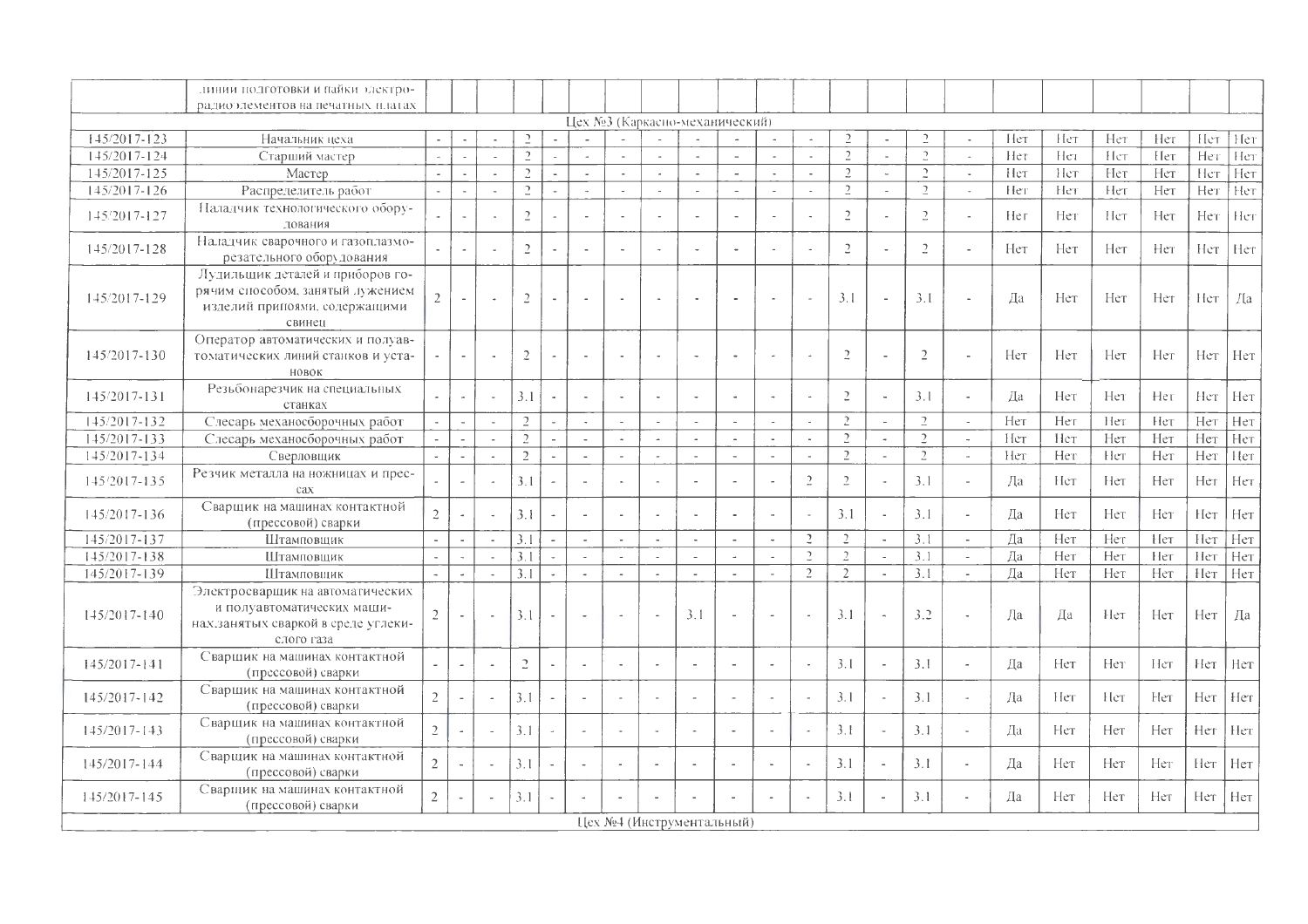| $145/2017 - 146$ | Начальник цеха                                                                            |                          |                          |                          |                          |                          |                          |                          |                          |                                      |                          |                          |                          |                |                          |                          |                          | He1             | Hет  | Het | Her  | Hет           | [Heт |
|------------------|-------------------------------------------------------------------------------------------|--------------------------|--------------------------|--------------------------|--------------------------|--------------------------|--------------------------|--------------------------|--------------------------|--------------------------------------|--------------------------|--------------------------|--------------------------|----------------|--------------------------|--------------------------|--------------------------|-----------------|------|-----|------|---------------|------|
| 145/2017-147     | Заместитель начальника цеха по<br>техническим вопросам                                    |                          |                          |                          | $\overline{2}$           | $\overline{\phantom{a}}$ |                          |                          | $\blacksquare$           |                                      |                          | $\blacksquare$           |                          | $\overline{2}$ |                          | $\overline{\phantom{a}}$ | $\blacksquare$           | Hei             | He1  | Нeг | Hет  | Her           | Her  |
| $145/2017 - 148$ | Инженер-конструктор                                                                       | $\rightarrow$            |                          | $\overline{\phantom{a}}$ |                          |                          |                          |                          |                          |                                      |                          | $\overline{a}$           |                          |                | $\overline{\phantom{a}}$ | $\overline{c}$           |                          | Her             | He   | Нeт | Her  | Her           | Hет  |
| $145/2017 - 149$ | Старший кладовщик                                                                         | $\overline{\phantom{a}}$ | $\overline{\phantom{a}}$ |                          | $\overline{\phantom{a}}$ | $\overline{\phantom{a}}$ | $\overline{\phantom{a}}$ |                          | $\sim$                   |                                      | $\overline{\phantom{a}}$ | $\sim$                   | $\overline{\phantom{a}}$ | $\overline{2}$ | $\overline{\phantom{a}}$ | $\mathcal{D}$            | $\bar{a}$                | Нeт             | Hет  | Нет | Her  | Нет           | Нет  |
| $145/2017 - 150$ | Оператор станков с программным<br>управлением                                             |                          | $\overline{\phantom{a}}$ |                          | $\overline{2}$           |                          |                          |                          |                          |                                      |                          | $\mathbf{r}$             | $\overline{2}$           | $\overline{2}$ |                          | $\mathcal{D}$            | $\overline{a}$           | He <sub>1</sub> | -Her | Hет | Her  | Her           | Her  |
| $145/2017 - 151$ | Оператор станков с программным<br>управлением                                             |                          | $\overline{\phantom{a}}$ |                          | $\overline{2}$           |                          |                          |                          | $\tilde{\phantom{a}}$    |                                      |                          | $\tilde{\phantom{a}}$    | $\overline{2}$           | $\overline{a}$ |                          | $\overline{2}$           | $\overline{a}$           | Her             | Her  | Нет | Her  | Her           | Нет  |
| $145/2017 - 152$ | Оператор станков с программным<br>управлением                                             |                          | $\sim$                   |                          | $\overline{c}$           |                          | $\overline{\phantom{a}}$ |                          | $\overline{\phantom{a}}$ |                                      |                          | $\sim$                   | $\overline{2}$           | $\overline{2}$ |                          | $\overline{2}$           | $\overline{\phantom{a}}$ | Her             | Нет  | Her | Her  | Нeт           | Her  |
| $145/2017 - 153$ | Слесарь механосборочных работ                                                             | $\sim$                   | $\sim$                   |                          | $\overline{2}$           |                          | $\sim$                   |                          | $\overline{a}$           |                                      | $\overline{a}$           | $\overline{\phantom{a}}$ |                          | $\overline{2}$ | $\overline{\phantom{a}}$ | $\overline{2}$           | $\overline{a}$           | Her             | Her  | Her | 11er | Нет           | Нет  |
| $145/2017 - 154$ | Слесарь-инструментальщик                                                                  |                          |                          |                          | $\overline{2}$           |                          | $\ddot{\phantom{a}}$     |                          | $\overline{\phantom{a}}$ |                                      |                          | $\overline{a}$           |                          | $\mathfrak{2}$ |                          | $\overline{2}$           | $\blacksquare$           | Нет             | Нет  | Her | Her  | Her           | Нет  |
| 145/2017-155     | Термист                                                                                   | $\sqrt{2}$               |                          |                          | $\overline{2}$           |                          | $\overline{\phantom{a}}$ |                          | $\overline{a}$           |                                      |                          | $\overline{2}$           |                          | $\overline{c}$ |                          | $\gamma$                 | $\overline{\phantom{a}}$ | Her             | Her  | Нет | Her  | Нeт           | Her  |
| $145/2017 - 156$ | Токарь                                                                                    | $\sim$                   |                          |                          | $\overline{2}$           |                          | $\overline{\phantom{a}}$ |                          |                          |                                      |                          |                          | $\overline{2}$           | 3.1            |                          | 3.1                      |                          | Да              | Нет  | Нет | Her  | Нет           | Her  |
| 145/2017-157     | Токарь                                                                                    | $\sim$                   | $\sim$                   |                          | $\overline{2}$           |                          | $\overline{\phantom{a}}$ |                          | $\blacksquare$           | $\overline{\phantom{a}}$             |                          | $\sim$                   | 2                        | 3.1            | $\overline{\phantom{a}}$ | 3.1                      | $\tilde{\phantom{a}}$    | Ла              | 11er | Нет | Нет  | Her           | Her  |
| 145/2017-158     | Токарь                                                                                    |                          | $\sim$                   |                          | $\overline{2}$           |                          | i.                       |                          |                          |                                      |                          |                          | $\overline{2}$           | 3.1            |                          | 3.1                      | $\overline{\phantom{a}}$ | Да              | Нет  | Her | Her  | Нет           | Нет  |
| $145/2017 - 159$ | Фрезеровщик                                                                               |                          |                          |                          | $\overline{c}$           |                          |                          |                          | $\sim$                   | $\overline{\phantom{a}}$             |                          | $\sim$                   | $\overline{2}$           | 3.1            |                          | 3.1                      | $\tilde{\phantom{a}}$    | Да              | Нет  | Нет | He   | Нет           | Her  |
| $145/2017 - 160$ | Фрезеровщик                                                                               |                          |                          |                          | $\overline{2}$           |                          | $\sim$                   |                          | $\sim$                   |                                      |                          | $\overline{\phantom{a}}$ | $\overline{2}$           | 3.1            |                          | 3.1                      | $\mathbf{a}$             | Да              | Her  | Her | Нет  | Нет           | Нет  |
| $145/2017 - 161$ | Фрезеровщик                                                                               |                          |                          |                          | $\overline{2}$           |                          | $\overline{\phantom{a}}$ |                          | $\overline{\phantom{a}}$ | $\overline{\phantom{a}}$             |                          | $\sim$                   | $\overline{2}$           | 3.1            |                          | 3.1                      | $\overline{\phantom{a}}$ | Да              | Het  | Нет | Нет  | Нет           | Нет  |
| $145/2017 - 162$ | Фрезеровщик                                                                               | $\sim$                   | $\sim$                   |                          | 3.1                      |                          | $\sim$                   |                          |                          |                                      |                          | $\sim$                   | $\overline{2}$           | 3.1            | ÷.                       | 3.1                      | $\overline{a}$           | Да              | Her  | Нет | Her  | Нет           | Нет  |
| 145/2017-163     | ІЦлифовіцик                                                                               |                          | $\overline{\phantom{a}}$ |                          | $\overline{2}$           |                          | $\overline{\phantom{a}}$ |                          |                          |                                      |                          | $\overline{\phantom{a}}$ | $\overline{2}$           | 3.1            | $\overline{\phantom{a}}$ | 3.1                      | $\overline{\phantom{a}}$ | Да              | Het  | Нет | Her  | Her           | Нет  |
| $145/2017 - 164$ | Шлифовщик металлических изделий<br>и инструмента абразивнымии круга-<br>ми сухим способом |                          | $\overline{\phantom{a}}$ |                          | $\overline{2}$           |                          |                          |                          |                          |                                      |                          |                          | $\overline{2}$           | 3.1            | $\overline{a}$           | 3.1                      |                          | Да              | Her  | Her | Her  | Нет           | Да   |
| $145/2017 - 165$ | Шлифовщик металлических изделий<br>и инструмента абразивнымии круга-<br>ми сухим способом |                          | $\sim$                   |                          | $\overline{2}$           |                          |                          | $\overline{\phantom{a}}$ |                          |                                      |                          |                          | $\overline{2}$           | 3.1            | $\sim$                   | 3.1                      |                          | Да              | Her  | Нет | Нет  | Нет           | Да   |
|                  |                                                                                           |                          |                          |                          |                          |                          |                          |                          |                          | Цех №6 (Литья пластмассовых изделий) |                          |                          |                          |                |                          |                          |                          |                 |      |     |      |               |      |
| $145/2017 - 166$ | Начальник цеха                                                                            | $\sim$                   | $\overline{\phantom{a}}$ |                          | $\overline{2}$           |                          |                          |                          |                          |                                      |                          |                          | $\overline{\phantom{a}}$ | $\overline{c}$ |                          | $\overline{2}$           | $\overline{\phantom{a}}$ | Нет             | Her  | Her | Нет  | Her Her       |      |
| $145/2017 - 167$ | Наладчик машин и автоматических<br>линий по производству изделий из<br>пластмасс          |                          | $\overline{\phantom{a}}$ |                          | $\overline{2}$           |                          | $\sim$                   | $\overline{\phantom{a}}$ | $\overline{\phantom{a}}$ | $\overline{\phantom{a}}$             |                          |                          | $\overline{\phantom{a}}$ | $\mathcal{D}$  | ٠                        | $\overline{2}$           | $\overline{\phantom{a}}$ | Нет             | Her  | Het | Нет  | $Her$   $Her$ |      |
| $145/2017 - 168$ | Литейщик пластмасс                                                                        | $\overline{2}$           | $\overline{\phantom{a}}$ |                          | 3.1                      | $\overline{\phantom{a}}$ | $\Delta$                 |                          |                          | $\overline{\phantom{a}}$             |                          |                          | $\overline{\phantom{a}}$ | 2              |                          | 3.1                      |                          | Да              | Да   | Нет | Her  | Her           | Да   |